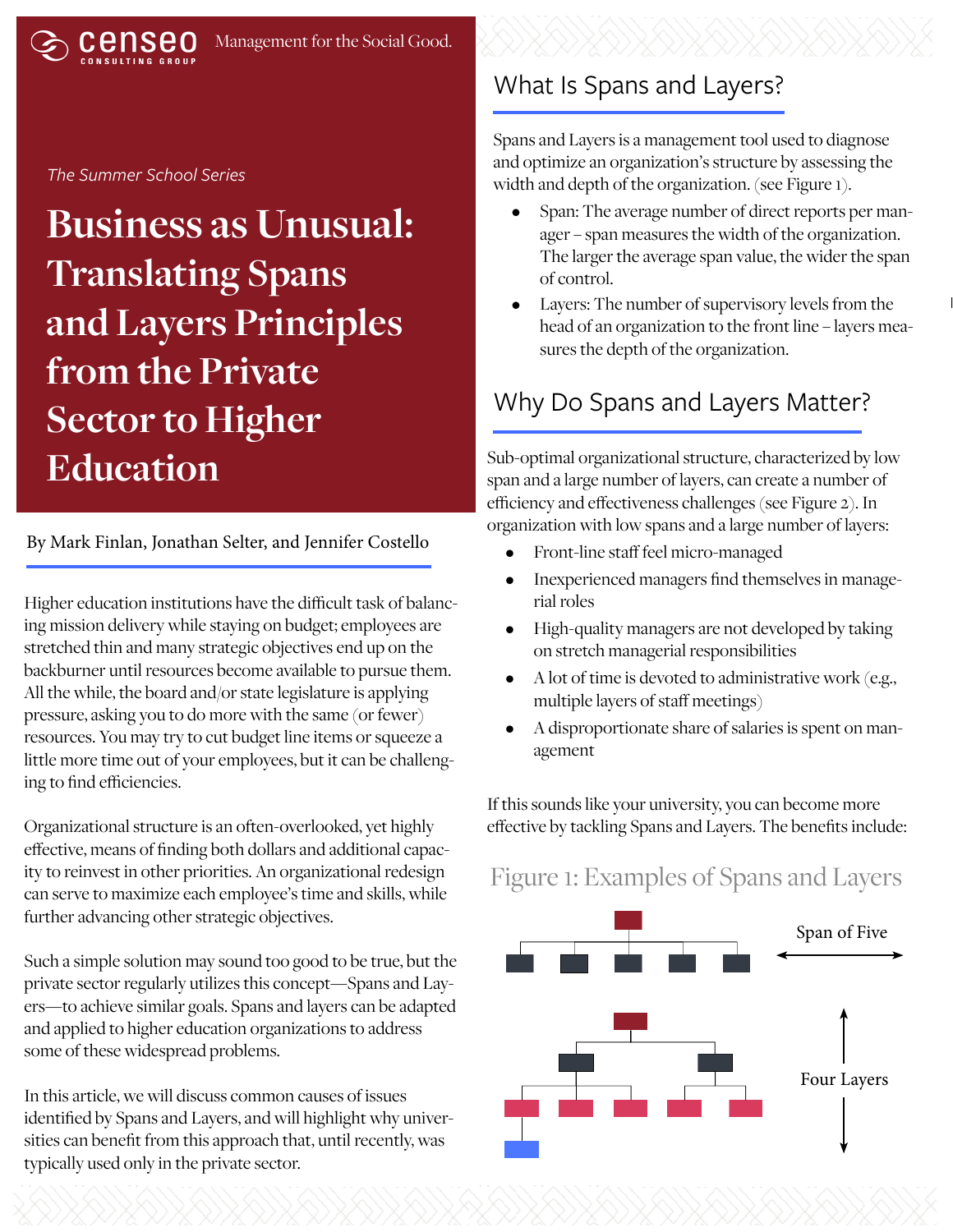- Reduced administration and streamlined processes (e.g., reduce approvals / review steps) by reducing management layers
- Effective supervision for direct reports as a few number of high-quality managers specialize in management / supervision
- Empowered employees that take charge, help make decisions and feel responsible for the organization's success as they feel closer to leadership and decision-makers
- Cost reductions as fewer managers are needed to get work done

# Why Do Spans and Layers Matter?

In the corporate world, many organizations aim for an average span of control of eight or more direct reports per manager. Within higher education, there is no blanket target or "right" answer. In addition, because universities perform such a diverse set of functions, from facilities to HR to biomedical research, university-wide span is typically less relevant than the span of individual units. However, there are several factor that lower the average span of control of universities in comparison to the private sector, including:

- **• Scope** University administrative units perform many different functions, from housekeeping to police work to standard corporate functions like HR. Because of this diversity, universities often have small, specialized teams in many areas, where wide spans are not possible.
- **• Scale** The scale of the university is a major driver of the achievable span and layers. Universities, even larger universities, tend to have fewer staff members than corporations, limiting the average span of control that they can achieve.
- **• Working Managers**  At most universities, managers are often working managers, and have responsibilities outside of managing staff. These non-managerial responsibilities limit the number of direct reports that a manager can supervise. The prevalence of working managers can also be a function of management strength. Universities often struggle to attract and retain talent at the middle management level (e.g., because of compensation), creating layers of management that might not be able to handle a larger number of direct reports.
- **• HR Policy** Both university culture and classification systems limit HR's flexibility. In many cases, written

and unwritten rules can create "extra" managers. For example, salary increases or promotions can usually be provided most easily if an employee has managerial responsibilities. This can cause universities to create managerial positions to offer competitive compensation, even when a managerial role is not strictly needed. These HR issues are most acute for public universities, where HR policy is often outside of university control.

When determining the right span for your organization, it's important to consider some of these exceptional situations within your organization rather than striving towards private sector targets, which are often unattainable.

# How Should Spans and Layers Be Used in Higher Education?

In the private sector, it's not uncommon for leadership to use top-down directives to manage their organizations, and this is largely how spans and layers is applied in corporations. However, higher education is unique in that achieving the educational mission is the primary consideration, and decision-making is much more collaborative and bottoms-up. Because of these differences, spans and layers should be used differently in higher education.

"In higher education, we very rarely take the time to step back and reconsider how we're structured. This has been an extremely valuable process for us. We found a lot of savings, but even if we hadn't saved a dollar, the process would have been worth it. We're seeing big gains in effectiveness and morale from streamlining our management structure." – University Provost